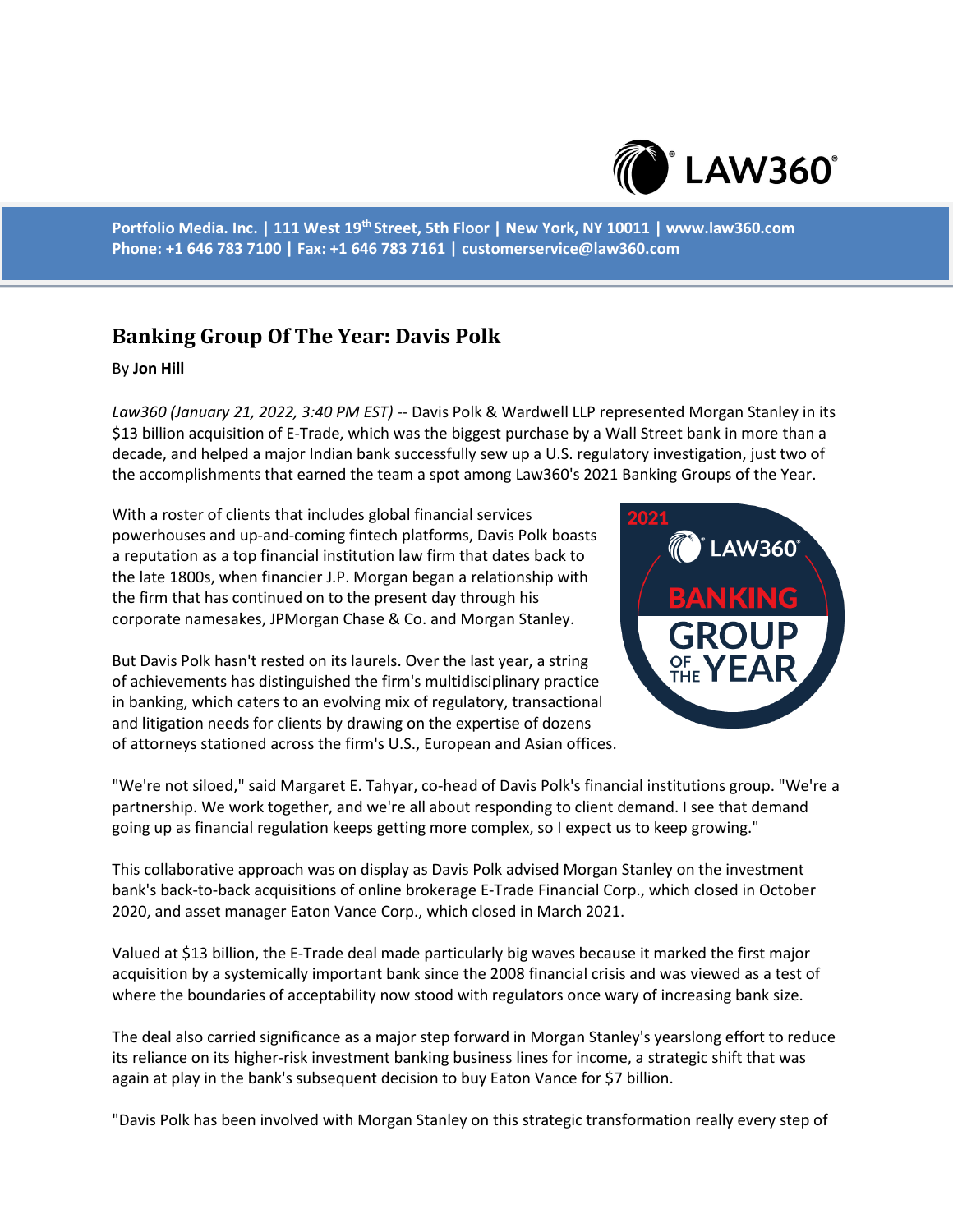the way," said Marc Williams, one of the firm's lead partners on the deals. "It's been a constant part of the conversation because it's really critical for us to know what the client is looking to accomplish with a transaction in order for us to provide the best possible advice and service we can."

The familiarity that builds up over time in a relationship can make those conversations easier and more efficient with a longtime client like Morgan Stanley, whose original "articles of partnership were actually signed in Davis Polk's offices," Williams said.

However, he explained, it's more than familiarity that keeps the relationship going.

"When you look at deals like these, one of the reasons why Morgan Stanley comes to us is it can draw on disciplines across the firm's practice, so it's not just [mergers and acquisitions]. It's tax, it's capital markets, it's executive compensation — it's a large team that participates in the deal," Williams said.

"This broad and deep relationship between Morgan Stanley and Davis Polk, and the level of trust that exists there, really facilitated getting two large, complicated deals done in quick succession," he added.

Davis Polk is currently deploying its transactional capabilities in service of another systemically important bank, State Street Corp., which the firm is advising on a \$3.5 billion acquisition of Brown Brothers Harriman's investor services business.

Announced in September, the deal involves a complex carveout maneuver that Davis Polk helped negotiate in a lightning-fast two months and is shepherding now through the regulatory approval process. Pending completion, the transaction is poised to make State Street the largest custody bank in the world.

Davis Polk also expanded its presence as a deal adviser to regional and community banks on transactions including First Interstate Bank's \$2 billion all-stock purchase of Great Western Bank, announced in September, and Regions Bank's purchase of Sabal Capital Partners, completed in December for an undisclosed amount.

But it's not just bank M&A work that has set Davis Polk apart. The boom in special-purpose acquisition companies, or SPACs, in recent years has also highlighted the firm's skills as an adviser to banks that provide financing for these deals.

That was the case in early 2021, when Davis Polk was representing the arranging banks involved with a planned SPAC transaction to merge and take public three of investment firm Vista Equity Partners' automotive-related software portfolio companies. But the deal fell apart in March, forcing Vista and the banks to figure out a plan B that Davis Polk was instrumental in helping to hammer out on the fly.

"The banks had to pivot rather quickly," said Jason Kyrwood, co-head of Davis Polk's finance practice and one of the lead partners advising the banks. "[Vista] still successfully combined all the businesses, the structure and credit profile was quite different, and the financing had to be tailored accordingly to meet bank underwriting standards while meeting the company's financing needs."

"It was a good example of the breadth of the lawyers in the group — that they can adapt and adjust when the [deal] structure does," added James Florack, co-head of Davis Polk's finance practice and another one of the lead partners for the banks in what was ultimately an \$8.26 billion multicurrency financing.